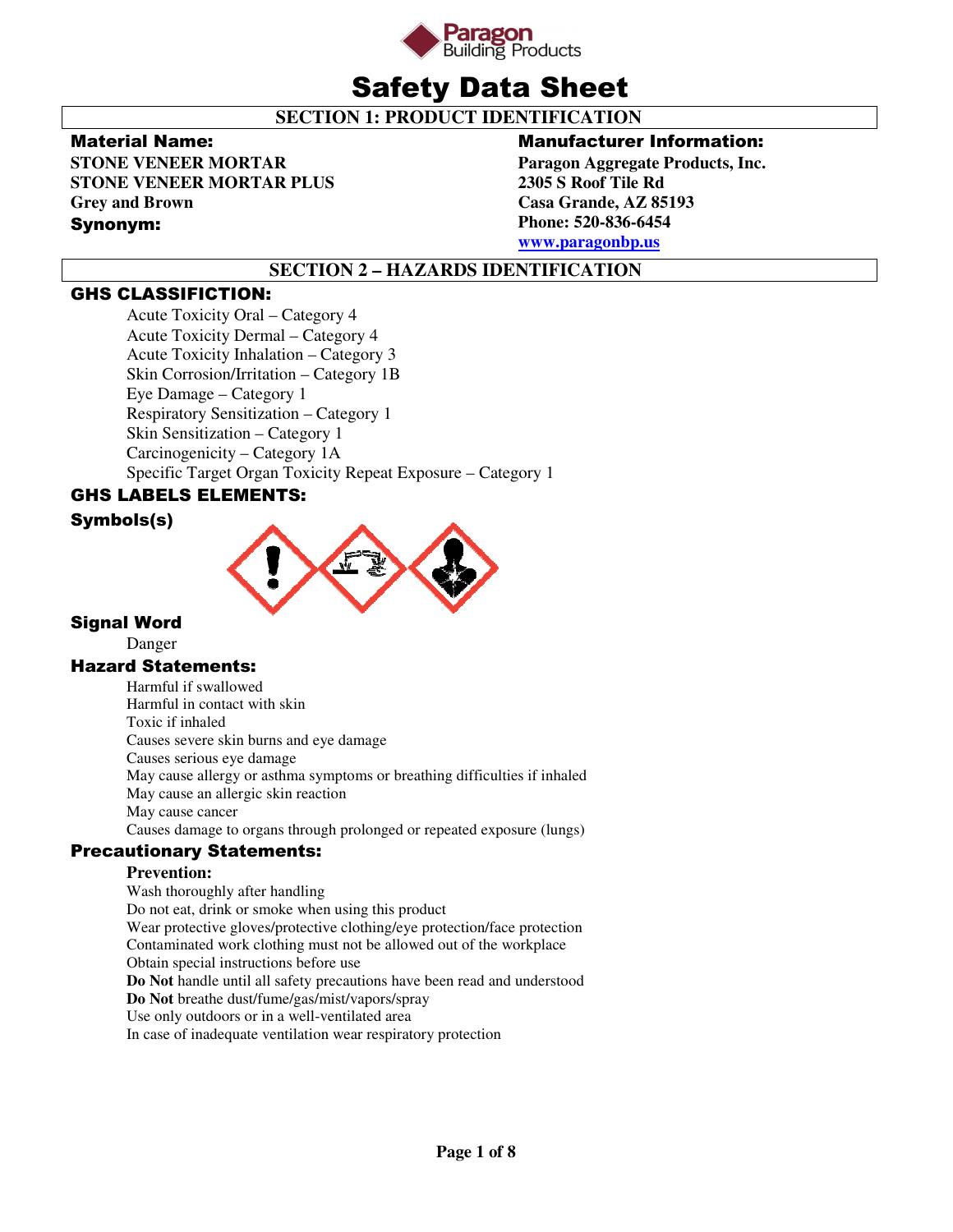

## **SECTION 2 – HAZARDS IDENTIFICATION (CONT.)**

### Precautionary Statements:

#### **Response:**

**If swallowed:** Rinse mouth, **DO NOT** induce vomiting. Immediately call a poison center/doctor.

**If on skin (or hair:** Take off immediately all contaminated clothing. Rinse skin with water/shower. Immediately call a poison center or doctor/physician. Wash contaminated clothing before reuse.

**If inhaled:** Remove victim to fresh air and keep at rest in a position comfortable for breathing. If experiencing respiratory symptoms, call a poison center or doctor/physician.

**If in eye:** Rinse cautiously with water for several minutes. Remove contact lenses, if present and easy to do, continue rinsing, immediately call a poison center/doctor.

#### **Storage:**

 Store in a well-ventilated place Store in an appropriate container or containment structure

#### **Disposal:**

Dispose of contents/container in accordance with local/regional/international regulations

### **SECTION 3 – COMPOSITION / INFORMATION ON INGREDIENTS**

#### **Chemical Name and Synonyms:**

| Component                  | CAS #      | <b>Percent Optional</b> |
|----------------------------|------------|-------------------------|
| Cement. Portland Chemicals | 65997-15-1 |                         |
| Juartz                     | 14808-60-7 |                         |
| Iron Oxide Pigments        | 1317-61-9  |                         |

# Component Information/Information on Non-Hazardous Components General Product Information:

**Trace Elements:** Stone Veneer Mortar is made from materials mined from earth and is processed using energy provided by fuels. Trace amounts of naturally occurring, potentially harmful chemical might be detected during chemicals analysis. For example, Portland cement may contain up to 1.50% insoluble residue, some of which may be free crystalline silica. Other trace constituents may include calcium oxide, free magnesium oxide, potassium and sodium sulfate compounds, and trace metal compounds.

# **SECTION 4 – FIRST AID MEASURES**

### First Aid Eyes:

Immediately flush eye thoroughly with water. Continue flushing eye for a least 15 minutes, including under lids, to remove all particles. Call a physician immediately.

### First Aid Skin:

Wash skin with cool water and pH-neutral soap or mild detergent. Seek medical treatment if irritation or inflammation develops or persist. Seek medical treatment in the event of burns.

### First Aid Inhalation:

Remove person to fresh air. If breathing is difficult, administer oxygen. If not breathing, give artificial respiration. Seek medical help if coughing and other symptoms do subside. Inhalation of large amounts of Stone Veneer Mortar requires immediate medical attention.

### First Aid Ingestion:

Do not induce vomiting. If conscious, have the victim drink plenty of water and call physician.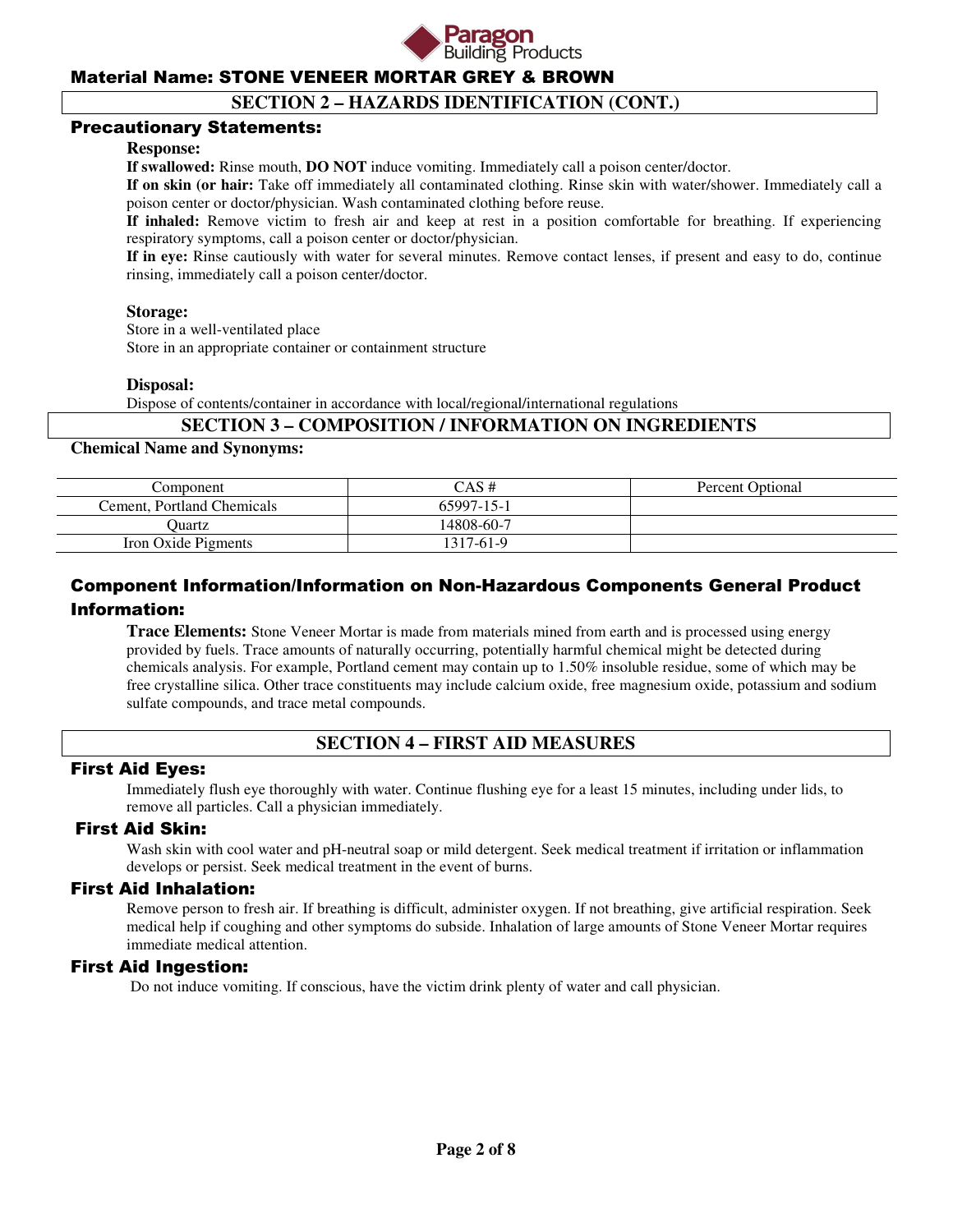

# **SECTION 5 – FIRE FIGHTING MEASURES**

### General Fire Hazards:

See Section 9 for Flammability Properties Non combustible

### Hazardous Combustion Products:

**NONE** 

### Extinguishing Media:

Use appropriate extinguishing media for surrounding fire

### Unsuitable Extinguishing Media:

**NONE** 

### Fire Fighting Equipment/Instructions:

Firefighters should wear full protective gear

### **SECTION 6 – ACCIDENTAL RELEASE MEASURES**

### Recovery and Neutralization:

Stop the flow of material, if this is without risk

### Personal Precautions, Protective Equipment and Emergency Procedures:

Use personal protection recommended in Section 8. Isolate the hazard area and deny entry to unnecessary and unprotected personal.

### Emergency Measures:

Isolate area, keep unnecessary personal away

### Environmental Precautions:

Do not attempt to wash Stone Veneer Mortar down sewers or storm drains

#### Methods for Containment and Clean-up:

Collect dry material using a scoop. Avoid actions that cause dust to become airborne. Avoid inhalation of dust and contact with skin. Scrape up wet material and place on an appropriate container. Allow the material to dry before disposal.

### Prevention of Secondary Hazards:

**NONE** 

### **SECTION 7 – HANDLING AND STORAGE**

### Handling Procedures:

Avoid prolonged or repeated breathing of dust. Avoid contact with eyes and skin. Promptly remove dusty clothing or clothing which is wet with cement fluids and launder before reuse. Wash thoroughly after exposure to dust or wet Stone Veneer Mortar.

### Storage Procedures:

Store product in a cool, dry, ventilated area. Protect against physical damage and moisture. Keep Stone Veneer Mortar dry until used. Normal temperature and pressures do not affect the material.

#### Incompatibilities:

Wet Stone Veneer Mortar is alkaline; as such it is incompatible with acids, ammonium salts and metal.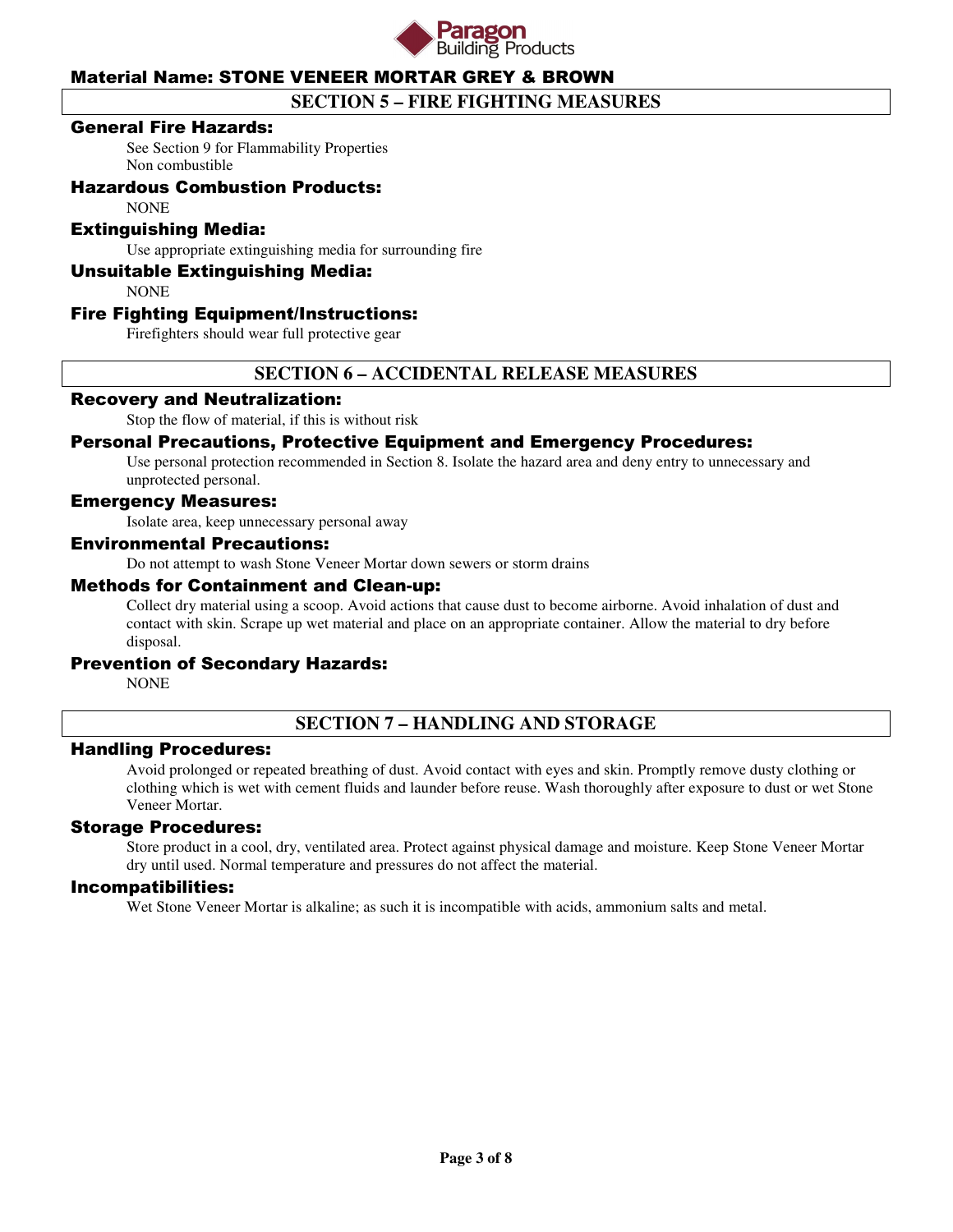

# **SECTION 8 – EXPOSURE CONTROL / PERSONAL PROTECTION**

### Component Exposure Limits:

### **Cement, Portland, chemicals (65997-15-1)**

 ACGIH: 1m/m3 TWA (particulate matter containing no asbestos and<1% crystalline silica, respirable fraction) OSHA: 15 mg/m3 TWA (total dust); 5 mg/m3 TWA (respirable fraction)

NIOSH: 10 mg/m3 TWA (total dust); 5 mg/m3 TWA (respirable dust)

#### **Limestone (1317-65-3)**

 OSHA: 15 mg/m3 TWA (total dust); 5 mg/m3 TWA (respirable fraction) NIOSH: 10 mg/m3 TWA (total dust); 5 mg/m3 TWA (respirable dust)

### **Gypsum (Ca(SO4).2H2O) (13397-24-5)**

 ACGIH: 10 mg/m3 TWA (inhalable fraction, listed under Calcium Sulfate) OSHA: 15 mg/m3 TWA (total dust); 5mg/m3 TWA (respirable fraction) NIOSH: 10 mg/m3 TWA (total dust); 5 mg/m3 TWA (respirable dust)

### **Quartz: (14808-60-7)**

 ACGIH: 0.25 mg/m3 TWA (respirable fraction) NIOSH: 0.05 mg/m3 TWA (respirable dust)

### Engineering Measures:

Periodically wash areas contacted by dry Stone Veneer Mortar or by wet cement or concrete fluids with a Ph neutral soap. Wash again at the end of work. If irritation occurs immediately wash affected areas and seek treatment. If clothing becomes saturated with wet concrete, it should be removed and replaced with clean clothing.

### Personal Protective Equipment:

### **Respiratory:**

Use local or general ventilation to control exposures below applicable exposure limits, NIOSH or MSHA approved particulate filter respirators should be used in the context of respiratory protection program meeting the requirements of the OSHA respiratory protection standard [29 CFR 1910.134] to control exposures when ventilation or other controls are inadequate or discomfort or irritation is experienced. Respirator and/or filter cartridge selection should be based on American National Standards Institute (ANSI) Standards Z88.2 Practices for Respiratory Protection.

### **Hands:**

Where prolonged exposure to unhardened mortar products might occur, wear impervious gloves to eliminate skin contact. Do not rely on barrier creams; barrier creams should not be used in place of gloves. Periodically wash areas contacted by Stone Veneer Mortar or its dry ingredients with pH neutral soap and water. Wash again at the end of the work. If irritation occurs, immediately wash the affected area and seek treatment.

#### **Eyes:**

Where potentially subject to splashes or puffs of mortar, wear safety glasses with side shields or goggles. In extremely dusty environments and unpredictable environments wear unvented or indirectly vented goggles to avoid eye irritation or injury. Contact lenses should not be worn when working with Stone Veneer Mortar or fresh products.

#### **Skin and Body:**

Protection is essential to avoiding potentially severe skin injury. Avoid contact with unhardened Stone Veneer Mortar. If contact occurs, promptly wash affected area with soap and water. Where prolonged exposure to unhardened Stone Veneer Mortar products might occur, wear impervious clothing and gloves to eliminate skin contact. Wear sturdy boots that are impervious to water, to eliminate foot and ankle exposure.

# **SECTION 9 – PHYSICAL AND CHEMICAL PROPERTIES**

**Appearance:** Gray Powder **Physical State:** Solid **Vapor Pressure:** Not Applicable **Boiling Point:** Not Applicable **Solubility (H2O):** Slightly Soluble **Evaporation Rate:** Not Applicable **Octanol/H2O Coeff:** Not Applicable **Flash Point Method:** None **Lower Flammability Limit (LFL):** None **Auto Ignition:** Not Applicable

**Odor:** None **pH** (in water): 12-13 **Vapor Density:** Not applicable **Melting Point:** Not Applicable **Specific Gravity:** 3.15<br> **VOC:** Not 1 **Flash Point:** None **Upper Flammability Limit (UFL):** None **Burning Rate:** None

**Not Determined**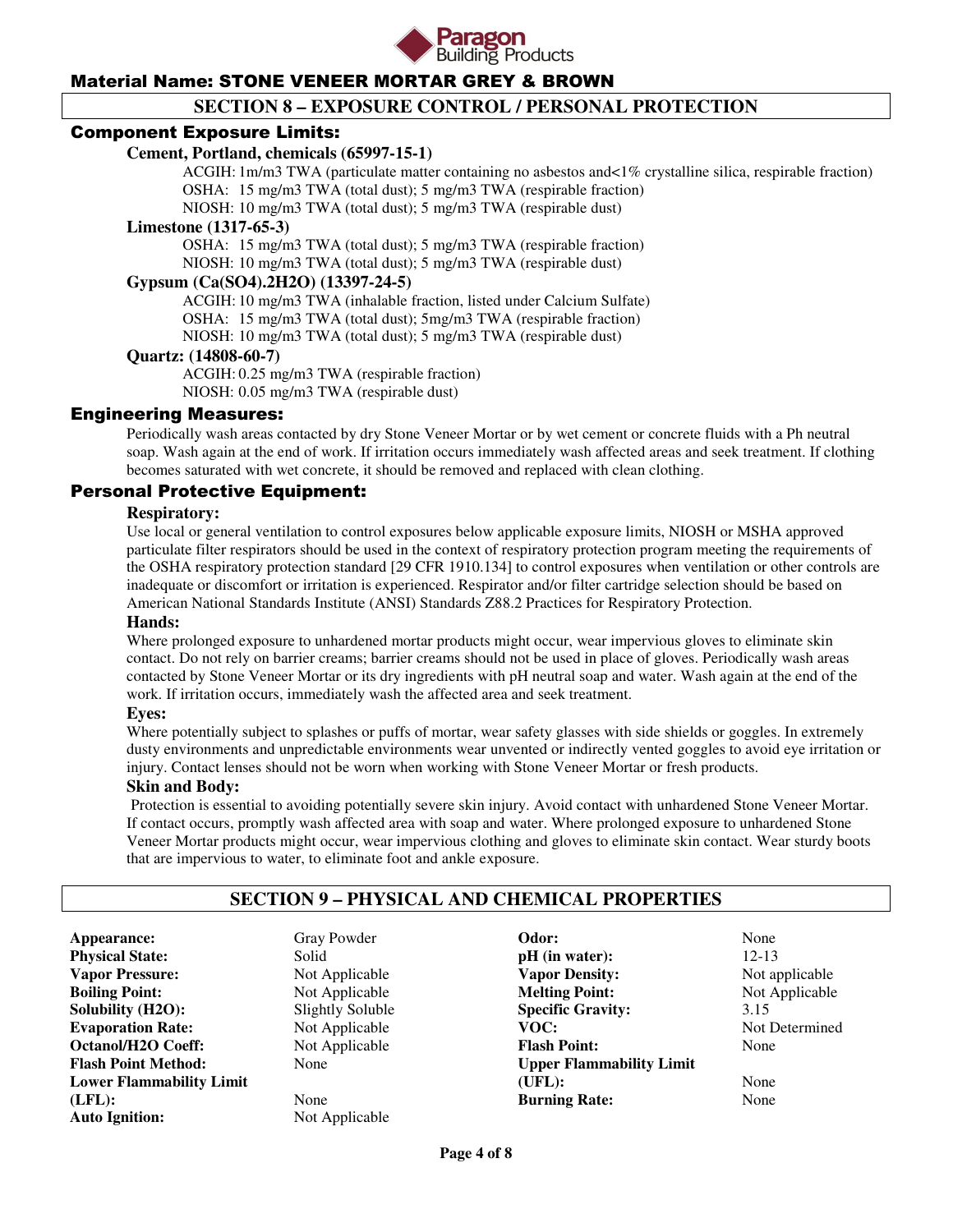

# **SECTION 10 – CHEMICAL STABILITY AND REACTIVITY INFORMATION**

#### **Chemical Stability:**

This is a stable material

#### **Hazardous Reaction Potential:**

Will not occur

### **Conditions to Avoid:**

Unintentional contact with water

### **Incompatibility Products:**

Wet Stone Veneer Mortar is alkaline, As such it is incompatible with acids, ammonium salts and phosphorous

#### **Hazardous decomposition:**

Will not spontaneously occur. Adding water produces (caustic) calcium hydroxide

### **SECTION 11– TOXICOLOGICAL INFORMATION**

### Acute Toxicity: **Component Analysis – LD50/LC50**

**Quartz (14808-60-7)**  Oral LD50 Rat 500 mg/kg

### Potential Health Effects:

### **Skin Corrosion Property/Stimulativeness**

 Discomfort or pain cannot be relied upon to alert a person to a hazardous skin exposure. Consequently, the only effective means of avoiding skin injury or illness involves minimizing skin contact, particularly contact with wet Stone Veneer Mortar. Exposed persons may not feel discomfort until hours after the exposure has ended and significant injury has occurred. Exposure during the handling or mixing of the dry ingredients in concrete mix may cause drying of the skin with consequent mild irritation or more significant effects attributable to aggravation of other conditions. Exposure to wet Stone Veneer Mortar may cause more skin effects including thickening, cracking or fissuring of the skin. Prolonged exposure can cause severe damage in the form of (caustic) chemical burn.

#### **Eye Critical Damage/Stimulativeness**

 Exposure to airborne dust during the handling or mixing of the dry ingredients in Stone Veneer Mortar may cause immediate or delayed irritation or inflammation. Eye contact by splashes of wet Stone Veneer Mortar may cause effects ranging from moderate eye irritation to chemical burns and blindness. Such exposures require immediate first aid (see Section 4) and medical attention to prevent significant damage to the eye.

#### **Ingestion**

 Although inadvertent ingestion of small quantities of wet Stone Veneer Mortar or its dry ingredients are not known to be harmful, accidental ingestion of larger quantities can be harmful and requires immediate medical attention.

### **Inhalation**

 Exposure to Stone Veneer Mortar in excess of the applicable TLV or PEL (see section 2) may cause or aggravate other lung conditions. The ingredients in Stone Veneer Mortar may contain trace amounts of crystalline silica. Exposure to these ingredients in excess of the applicable TLV or PEL (see Section 2) may cause or aggravate other lung conditions. Exposure to Stone Veneer Mortar may cause irritation to the moist mucous membranes of the nose, throat, and upper respiratory system. It may also leave unpleasant deposits in the nose.

### **Respiratory Organs Sensitization/Skin Sensitization**

 May cause allergy or asthma symptoms or breathing difficulties if inhaled, some individuals may exhibit an allergic response upon exposure to wet concrete. The response may appear in a variety of forms ranging from a mild rash to severe skin ulcers. Persons already sensitized mat react to their first contact with the product. Other persons may first experience this effect after years of contact with Stone Veneer Mortar products.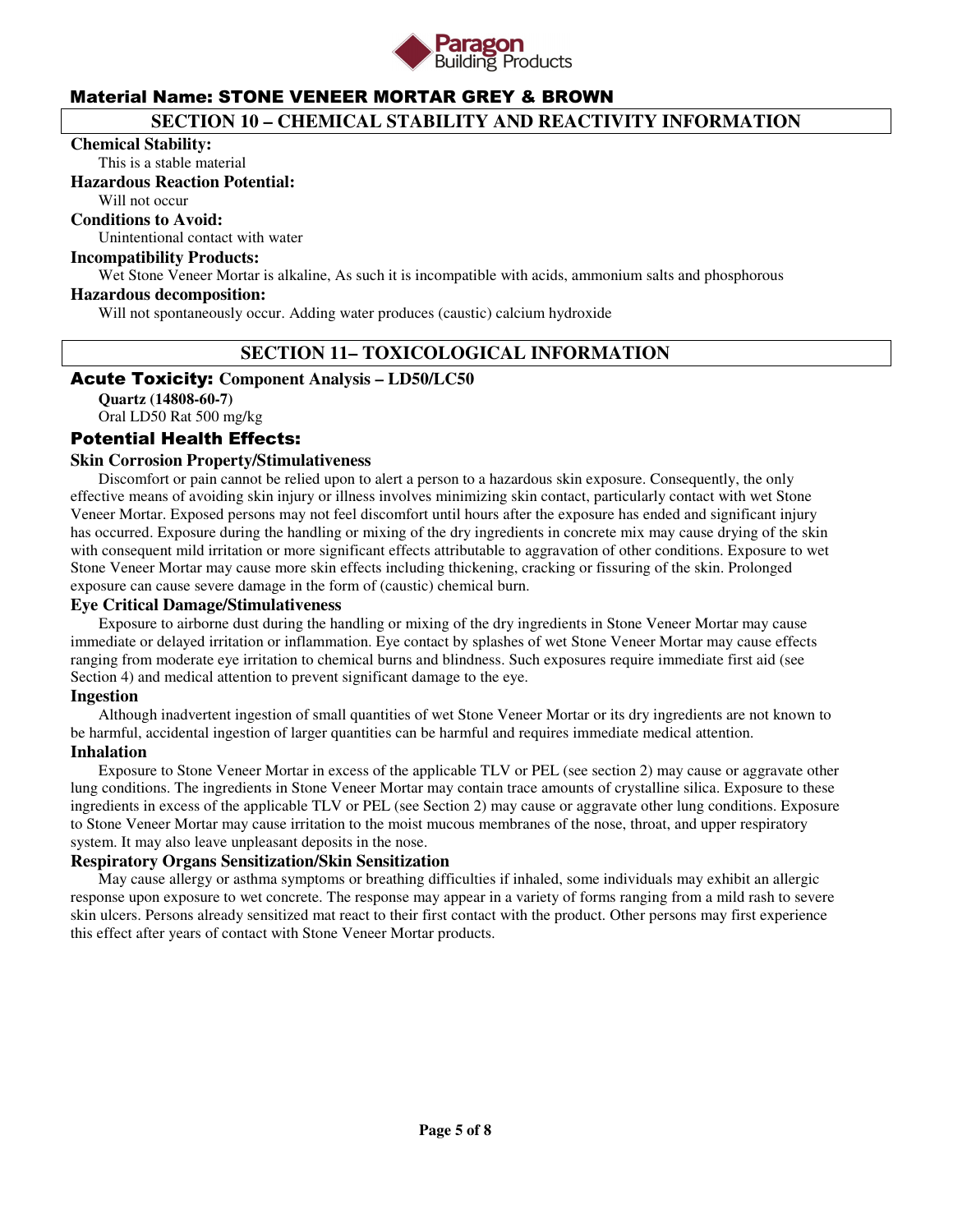

### **SECTION 11– TOXICOLOGICAL INFORMATION CONT.**

### Generative Cell Mutagenicity

This product is not reported to have any mutagenic effects

#### **Carcinogenicity**

#### **A: General Product Information**

May cause cancer: Prolonged and repeated exposure to airborne free respirable crystalline silica can result in lung disease and/or lung cancer! IARC states that crystalline silica in the form of quartz or cristobalite from occupational sources is carcinogenic to humans (Group 1).

#### **B: Component Carcinogenicity**

| ACGIH:              | A4 – Not Classified as a Human Carcinogen                                               |
|---------------------|-----------------------------------------------------------------------------------------|
| Quartz (14808-60-7) |                                                                                         |
| ACGIH:              | A2 – Suspected Human Carcinogen                                                         |
| NIOSH:              | potential occupational carcinogen                                                       |
| NTP:                | Known Human Carcinogen (respirable size) (Select Carcinogen)                            |
| IARC:               | Monograph 100C [2012] (listed under Crystalline silica inhaled in the form of quartz or |
|                     | cristobalite from occupational sources); Monograph 68 [1997] (Group 1 (carcinogenic to  |
|                     | humans)                                                                                 |
|                     |                                                                                         |

### **Reproductive Toxicity**

This product is not reported to have any reproductive toxicity effects

### Specified Target Organ General Toxicity:

#### **Single Exposure**

This product is not reported to have any single exposure specific target organ toxicity effects

#### **Specified Target Organ General**

Causes damage to organs through prolonged or repeated exposure (lungs)

### **Aspiration Respiratory Organs Hazard**

This product is not reported to have any aspiration hazards

### **SECTION 12 – ECOLOGICAL INFORMATION**

### **Ecotoxicity**

#### **A: General Product Information**

This product is not reported to have any ecotoxicity effects

#### **B: Component Analysis – Ecotoxicity – Aquatic Toxicity**

No ecotoxicity data are available for this product's components

### **Persistence/Degradability**

No information available for the product

#### **Bioaccumulation**

No information available for the product

#### **Mobility in Soil**

No information available for the product

### **SECTION 13 – DISPOSAL CONSIDERATIONS**

### Waste Disposal Instructions

See Section 7 for Handling Procedures. See Section 8 for Personal Protective Equipment recommendations

### Disposal of Contaminated Containers or Packaging

Dispose information available for the product

### **SECTION 14 – TRANSPORTATION INFORMATION**

### DOT Information

#### **Hazardous materials description proper shipping name:**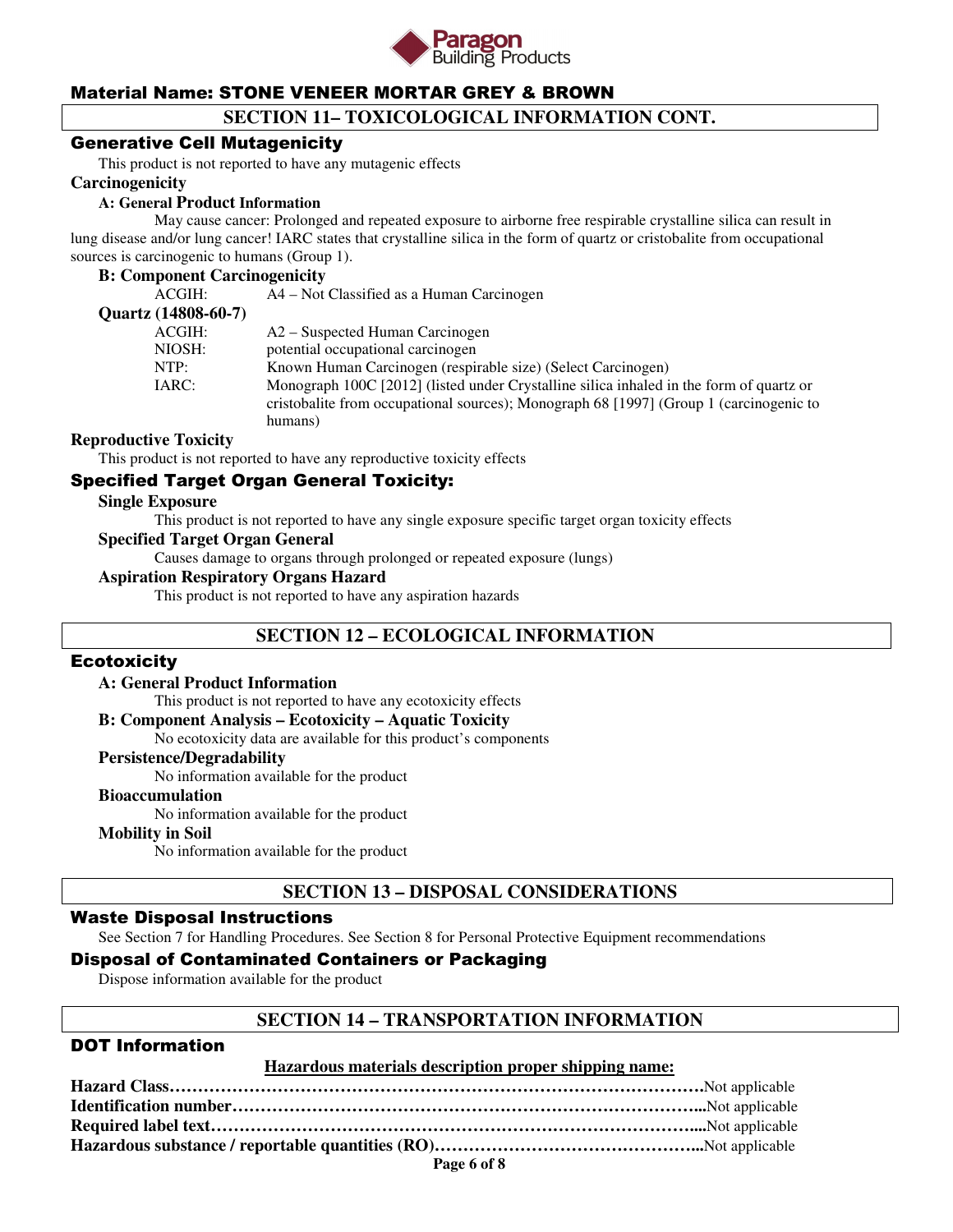

### **SECTION 15 – REGULATORY INFORMATION**

### Regulatory Information

**US Federal Regulations** 

#### **Component Analysis**

None of this products components are listed under SARA Section 302 (40 CFR 355 Appendix A). SARS Section 313 (40 CFR 372.65), or CERCLA (40 CFR 302.4)

#### **State Regulations**

#### **Component Analysis – State**

The following components appear on one or more of the following state hazardous substances lists;

| Components                  | CAS        | CА             | MA         | <b>MN</b> | NJ       | PA                    | Rl |
|-----------------------------|------------|----------------|------------|-----------|----------|-----------------------|----|
| Cement, Portland, Chemicals | 65997-15-1 | N <sub>o</sub> | <b>Yes</b> | Yes       | Yes      | $\mathbf{v}_{\rm es}$ | No |
| Ouartz                      | 1408-60-7  | No             | Yes        | Yes       | $v_{es}$ | $v_{es}$              | No |
| Iron Oxide Pigments         | 1317-61-9  |                |            |           |          |                       |    |

The following statement(s) are provided under the California Safe Drinking Water and Toxic Enforcement Act of 1986 (Proposition 65):

WARNING! This product contains chemicals known to the state of California to cause cancer, birth defects, or other reproductive harm.

### **Component Analysis – WHMIS IDL**

 No components are listed in the WHMIS IDL **Additional Regulatory Information** 

### **Component Analysis – Inventory**

| Component                   | CAS#       | <b>TSCA</b> | CAN | EEC           |
|-----------------------------|------------|-------------|-----|---------------|
| Cement, Portland, Chemicals | 65997-15-1 | Yes         | DSL | <b>EINECS</b> |
| Ouartz                      | 14808-60-7 | Yes         | DSL | <b>EINECS</b> |
| Iron Oxide Pigments         | 1317-61-9  |             |     |               |